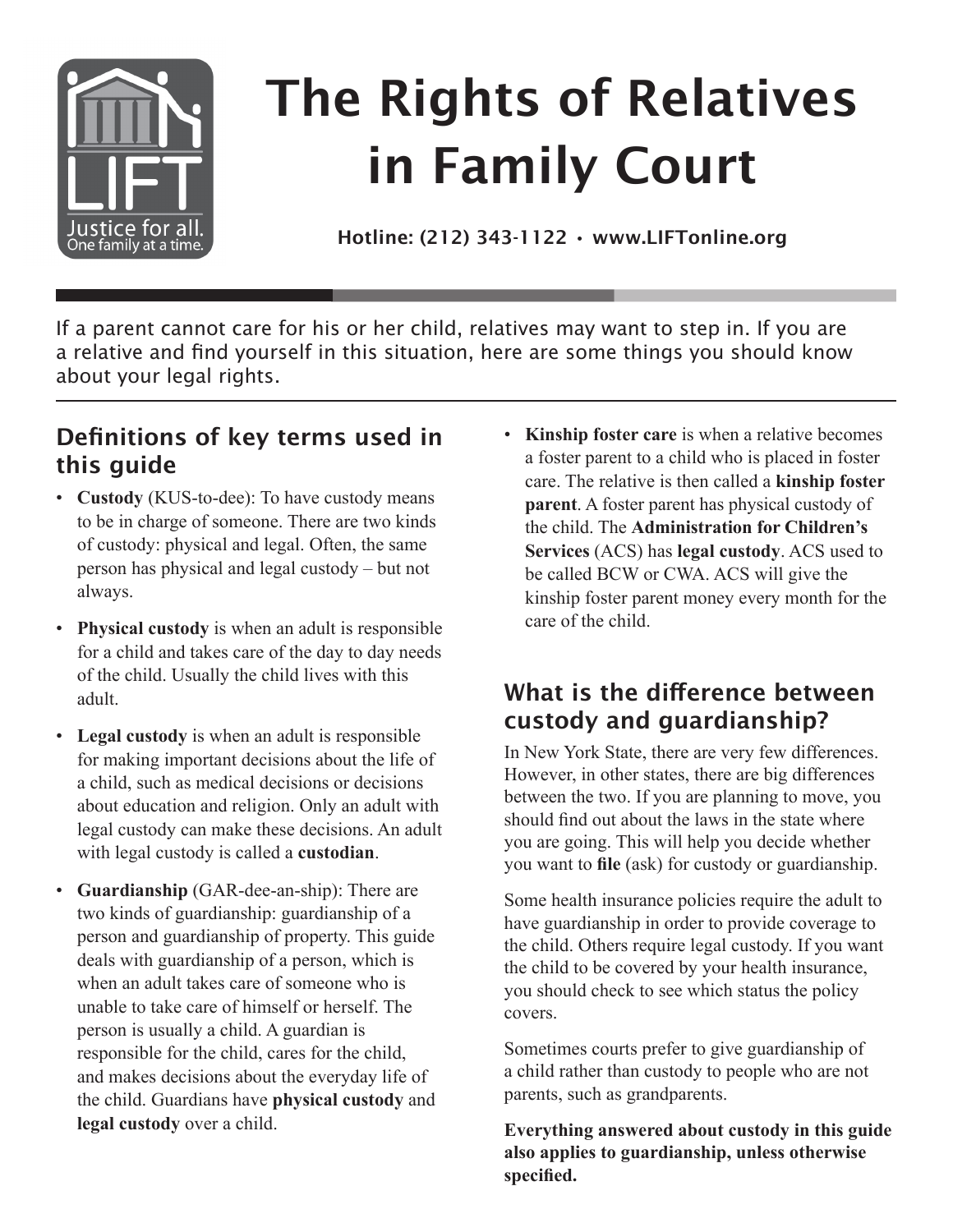# **How do I get custody?**

You file a **petition for custody** in the borough where the child has lived for the last six months. A petition for custody is a written



request to become the custodian of a child. Custody decisions can be made in Family

Court or Supreme Court. In Supreme Court there is a fee to start a case; in Family Court it is free.

# **How do I become a guardian?**

You file a **guardianship petition** in either Family Court or Surrogate's Court. This is a request in writing that asks the court for guardianship. In Surrogate's Court there is a fee to start a case; in Family Court it is free.

## **Can a parent get the child back?**

If someone else has custody or guardianship over a child, and the parent wants to get the child back, they have to file a petition in court to ask for the child back.

#### **Are there special rules for relatives to get custody of a child?**

Yes. When a judge is deciding a custody case between a parent and someone who is not a parent, the judge will make two decisions.

First, the judge will decide whether there are **extraordinary circumstances**. Examples of extraordinary circumstances are when a court has determined that there has been abuse or neglect;

the child has been harmed by continued domestic violence in the home; or there is substance abuse in the home of the parent. It might also mean that the non-parent (a person who is not a parent) has been caring for the child for a very long time. If a grandparent has been caring for a child for two years, it is automatically considered to be an extraordinary circumstance.

If the judge decides there is an extraordinary circumstance, he or she will then decide where it will be best for the child to live. This is called **best interests**. If there are no extraordinary circumstances, the judge will give the parents custody.

As part of the process, the judge may order that a report be written about the parent and non-parent. This report is called a Court Ordered Investigation (COI). A caseworker from the Administration for Children's Services (ACS) will visit the homes of both people and write a report to the judge about what the homes were like and with whom the caseworker spoke.

Please note: Even though the caseworker is from ACS, it does not mean that someone has said that you have hurt your children.

## **How do I become a kinship foster parent?**

To become a kinship foster parent, contact ACS. ACS is located at 150 William Street, 2nd floor. You can also call ACS at (212) 543-7692. If you know what foster care agency has care of your relative, you can also contact that agency directly.

Please note: When ACS removes a child from his or her home, the agency has to look for relatives, including grandparents, to take care of the child. Sometimes ACS cannot find the relatives. If ACS does not contact you, let the caseworker know that you would like to become a kinship foster parent for the child.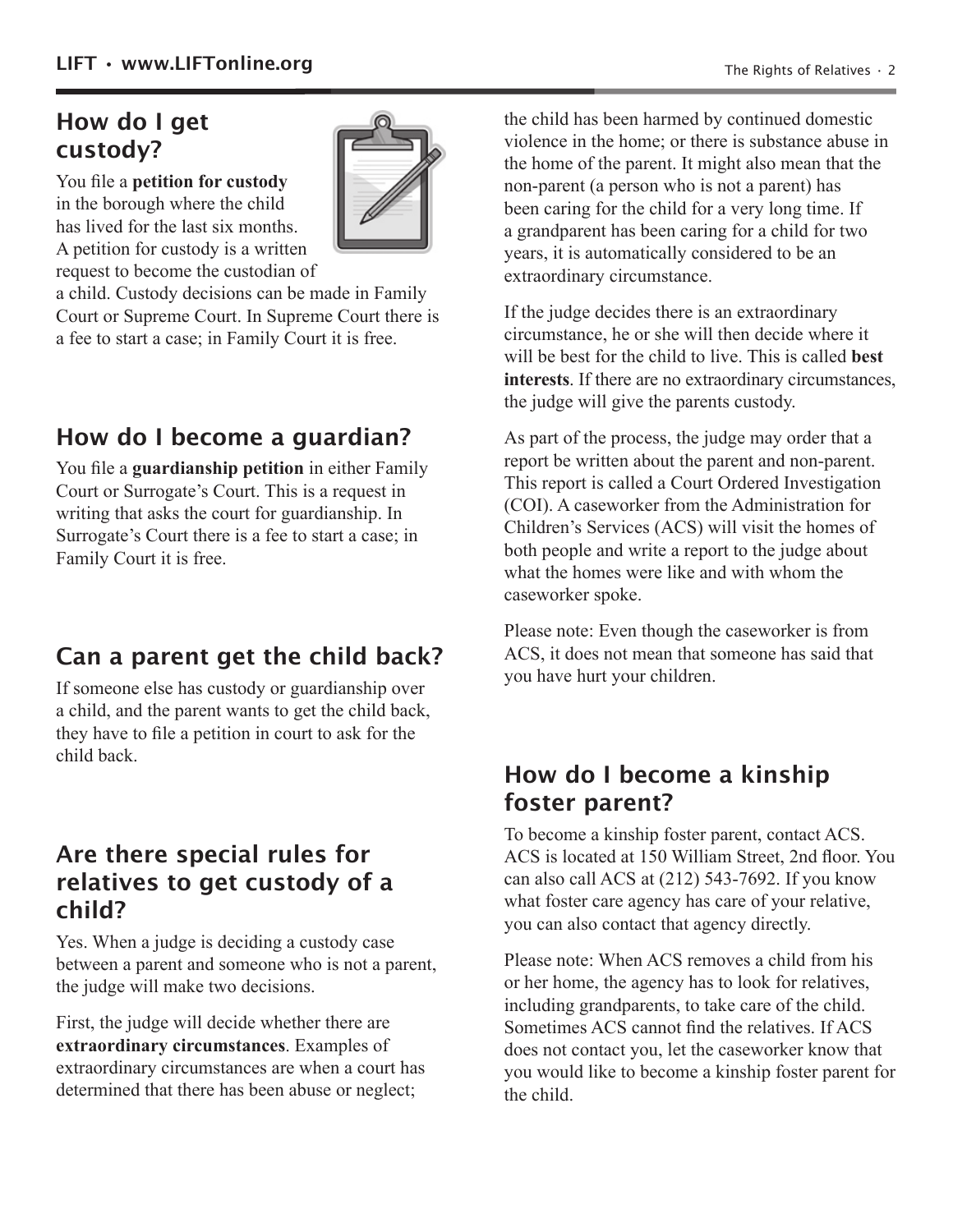#### **If I am a kinship foster parent, can I receive money from ACS?**

Yes. Foster parents receive foster care subsidies to help take care of foster children. Kinship foster parents receive the same foster care subsidies as other foster parents.



#### **If my relative is in foster care, can I ask for custody?**

Yes. If your grandchildren or other relatives are in foster care, you have the right to **petition for custody** in Family Court.

#### **If I have custody, can I receive money from ACS?**

No. Only foster parents can receive money from ACS to take care of the child. If you are the kinship foster parent, you will be able to receive a foster care subsidy from ACS.

#### **If I have custody, can I become a kinship foster parent so I can get money from ACS?**

No. You cannot become the kinship foster parent after you already have received a custody order from the court. If you have custody, you may be able to receive child support from the parents or public assistance. More information on both of these options is below.

## **If I have custody of my relative, can I receive child support?**

Yes. If you are responsible for the full-time care of your grandchild, or you were given legal custody or guardianship, you have the right to file a petition for child support. You must file the petition in the borough where the child lives or where the parents live.

#### **What happens if I am on public assistance?**

If your grandchild is living with you and you receive **public assistance** (welfare), you may be able to put the child on your public assistance budget. If the child is on your public assistance budget, the Support Collection Unit (SCU) will file a petition for child support for you. No matter which borough you live in, the case will be in Manhattan Family Court, located at 60 Lafayette Street.

#### **What happens with the child support money if I am on public assistance?**

While you are on public assistance, you will not get the entire child support amount. The SCU will keep the support and give you a \$50 "pass-through" on your budget for your household. This means you will only get \$50 even if you have custody of more than one child, and even if the child support order is for a lot more money.

If you close your public assistance case, you MUST inform the SCU. You can then ask to have your case moved to the Family Court of the borough where the child lives. You will then receive the entire child support amount. However, if the parent paying child support has missed payments that were supposed to be made to the SCU, they will be paid first. Money the parent owes is called **arrears** (a-REERS). You will receive child support when all the arrears have been paid.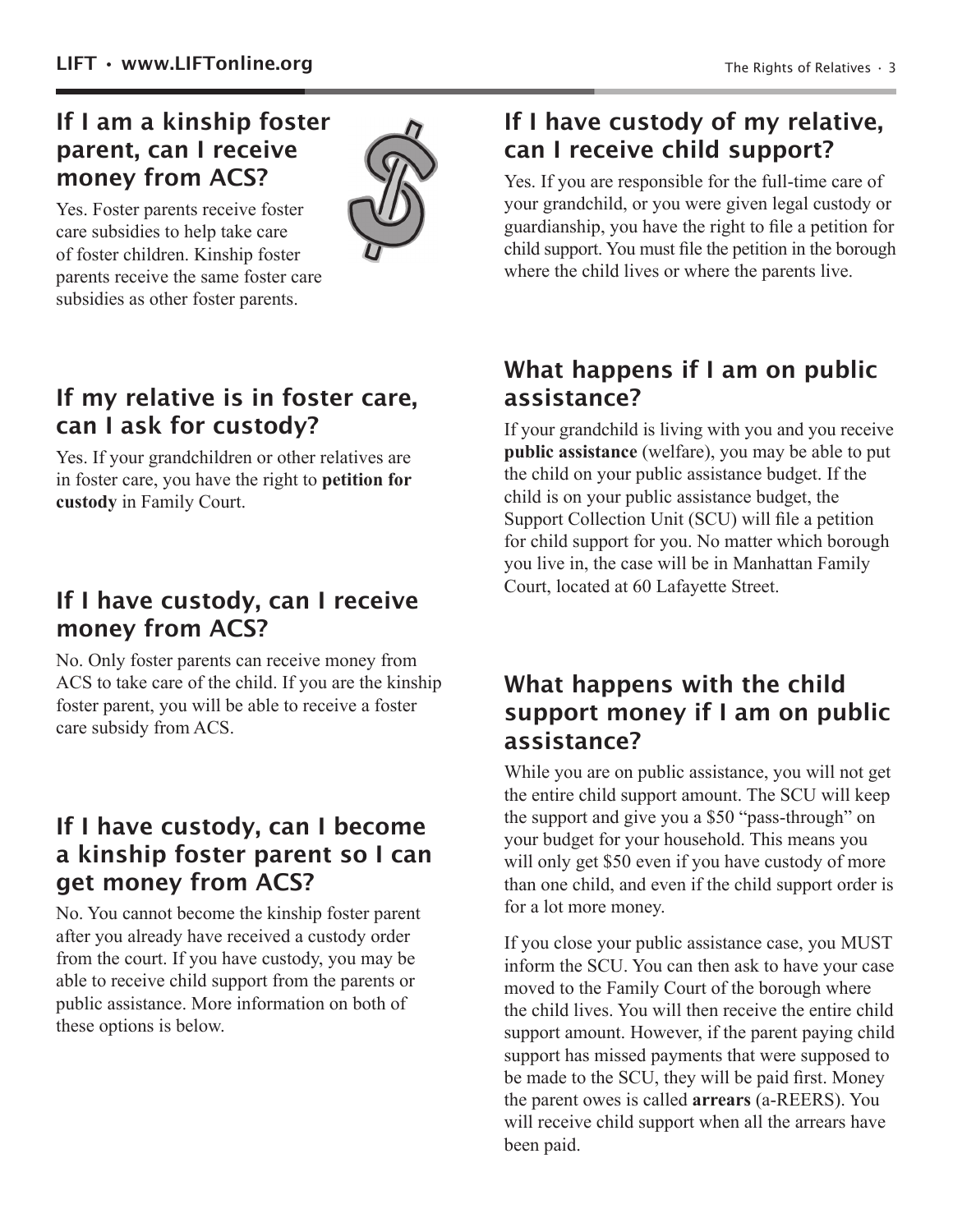#### **Can I get public assistance for my grandchild or relative if I am not on it?**

Yes. Relatives or other people caring for a child that is not their own, can apply to receive a **child only grant**. The child only grant is money that is meant to help support the child. It does not matter how much money you earn; you can still receive the child only grant.

## **As a grandparent, do I have a right to visit my grandchild?**

Yes. After a death, divorce, or other important event in a family that changes things, grandparents sometimes feel that they are losing contact with their grandchild. When this happens, grandparents who are already close to the child are allowed to ask for **visitation**. Visitation is when the court says when and how you can see a child.

Note: Grandparents are the only relatives that have the right to petition for visitation in Family Court.

# **How do I ask for visitation?**

- You must file a petition for visitation in the Family Court in the borough where the child has lived for the past six months.
- After you have filed the petition, you will get a date to go back to court. This may take a couple of months.

• Before the court date, someone (not you!) must serve the papers on the parent who has custody of the child. The person serving the papers must be over 18 years old and not



involved in a legal part of the case. That person must sign an **Affidavit** (aff-i-DAYV-it) **of Service**. This must be **notarized** (NO-tar-ized). Please see the LIFT guide "Serving Court Papers."

- You must bring the affidavit to court with you.
- A judge will make the decision about visitation based on what has happened in your family and what is best for the child. The judge may look at things such as the importance of the grandparent in the life of the child and if the grandparent is prepared to respect the relationship the child has with his or her parents.

## **Can I visit my relative if he or she is in foster care?**

Yes. You have the right to file a **petition for visitation** in Family Court if your relative was placed in foster care because:

- The parents decided to put the child there, or
- ACS filed an abuse or neglect proceeding

Before you file a petition for visitation, speak with the caseworker. Sometimes the caseworker will arrange for you to visit without you having to go to court.